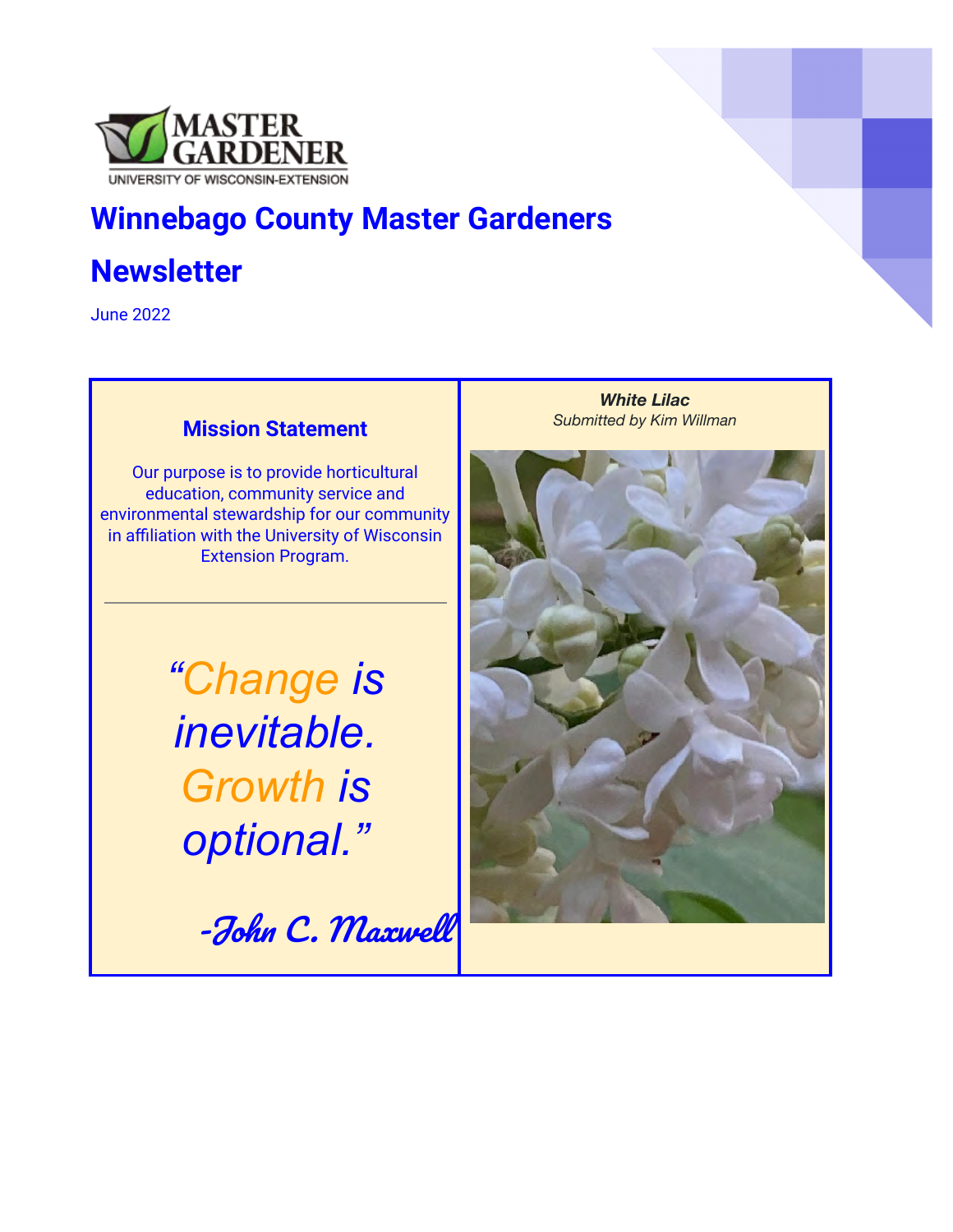### **What am I?** *By Jane Kuhn*

I am a hardy, long-lived perennial blooming from spring to early summer and requiring a minimum of maintenance. My orchid-like flowers are composed of six perianth segments: three outer sepals called "falls" which alternate with three inner petals, called "standards." A fuzzy line runs down the middle of each fall. Nine to 12 buds are usually found growing on short side branches on each of my stems. My standards and falls may be of the same color or standards may be of one color and falls a different color. My main colors are lavender, blue, white, purple, rose-red, yellow, pink, brown or various combinations and blends of these colors. My flowers are pleasantly fragrant and my stem may stand up to three feet tall.

I grow from an underground structure called a rhizome, a fleshy stem from which extend the true, stringy roots. These rhizomes branch and in time overgrow and crowd each other so that it is necessary to dig and divide every three to four years. The two main requirements for my successful growth are full sun and good drainage. I grow well in almost any good garden soil but am less susceptible to disease, such as root rot, in soils of only moderate fertility. Free air movement around my plants is the best insurance against foliage diseases. I am excellent for planting in borders, beds and foundation plantings.

## **WCMGA Contacts**

*Check your membership guide for contact information.*

#### **President (Nominations Accepted)**

Ed Dombrowski (12.31.22)

**Vice President** Kathy Procknow/Deb Butch (12.31.22)

> **Secretary** Jean Reed

**Acting Treasurers (open for nominations!)** Deb Butch/Kathy Procknow

> **Board Representatives** Ruth Retzlaff (12.31.22) Sue Egner Linda Werner

> **WIMGA Representative** Kathy Procknow

> > **Advisor Open**

**Newsletter Team** Anne Murphy Kim Willman Jane Kuhn Lawanda Jungwirth



We would love your help! If you are interested in contributing to a future newsletter by writing an article, submitting a photo, or sharing a story, please let me know by the 15th of each month

by emailing [pakster0605@yahoo.com.](mailto:pakster0605@yahoo.com) Each article submitted will count toward your volunteer hours. Thank you!

**Follow us on Facebook at [WCMGVA](https://www.facebook.com/WCMGVA).** https://www.facebook.com/WCMGVA

Winnebago County Master Gardener Association ✿ JUNE 2022 ✿ Page 2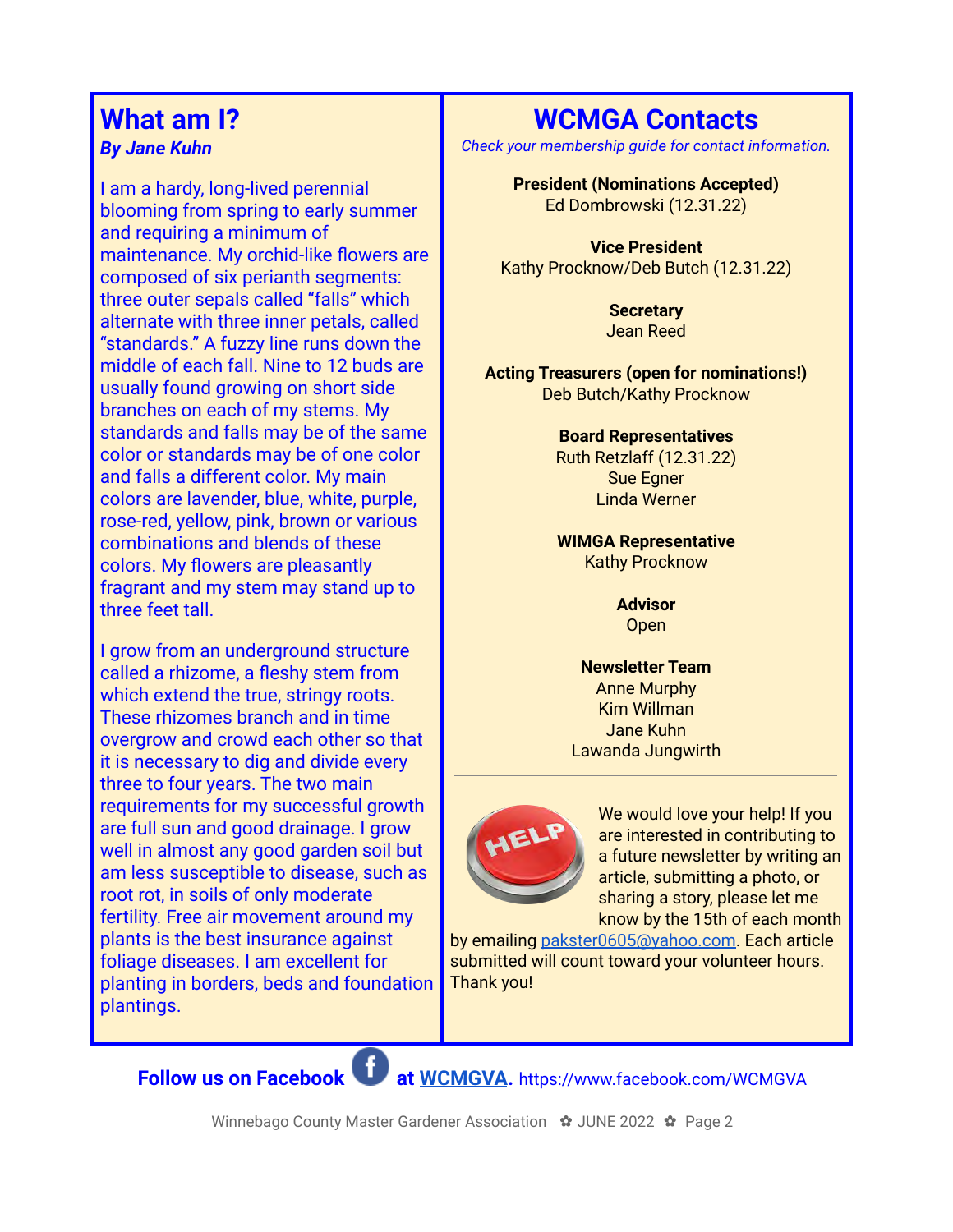## **President's Message - WEEDS WEEDS WEEDS EVERYWHERE, OH MY!**

Yes, Winnebago Master Gardeners, it is that time of year to begin preparation for a new growing season. As we tender to our tools, unmask our covered plots and think of our planting strategies, we can not forget about one aspect of our gardening prowess-WEEDS.

Those pesky plants with undesirable qualities that outweigh their good points. I'm not sure why we have weeds. I guess it is a part of nature and our ecosystem. Our soils contain weed seeds no matter how much prevention we use.

I overheard some gardeners saying "Weeds grow at precisely the rate you pull them out". Spread by wind, bird deposits and last year's weed crop, they are difficult to get rid off, but can be managed.

"When weeding, the best way to make sure you are removing a weed and not a valuable plant is to pull on it. If it comes out of the ground easy, it's a valuable plant"

Some controlling strategies may include daily weeding in your garden, not letting the weeds flower or set seeds, scraping around your plants lightly with a garden hoe and mulching. Use of herbicides should only be used carefully and with complete reading and understanding of its use in your gardens.

"A weed is a plant that has mastered every survival skill except for learning how to grow in rows'.

Did you know that there are edible weeds? OH MY! Yes, believe it or not, there are weeds that have edible and therapeutic value. The following is a brief list of how wild and edible weed plants can be used within our kitchens: (If you try any of these, please make sure your read up on them first)  $\cdot$ 

- Purslane (Pigweed)- High in omega 3, goes well with feta cheese
- Chamomile (Pineapple Weed)-Good for sleeping, teas
- Mint (Catnip)-tea, sedative
- Dandelion Leaves-tea, salads
- Garlic Mustard-Leaves, roots and flowers, salads
- Japanese Knotweed- Young leave, roots below 8 inches, salads
- Stinging Nettle-In the UK they have contests to see who can eat the most (After leaves are boiled)
- Creeping Charlie-leaves, roots, flowers, salads
- Chicory-Used as a coffee substitute

You know you are a Master Gardener when:

- You have a decorative compost container on your kitchen counter;
- You would rather go to a nursery to shop than at a clothing store;
- You prefer gardening to watching television;
- You plan vacations to arboretums and parks;
- You have dirt under your fingernails and calloused palms are matters of pride

Master Gardeners rejoice, tis the planting season upon us. *-Ed*

Winnebago County Master Gardener Association ✿ JUNE 2022 ✿ Page 3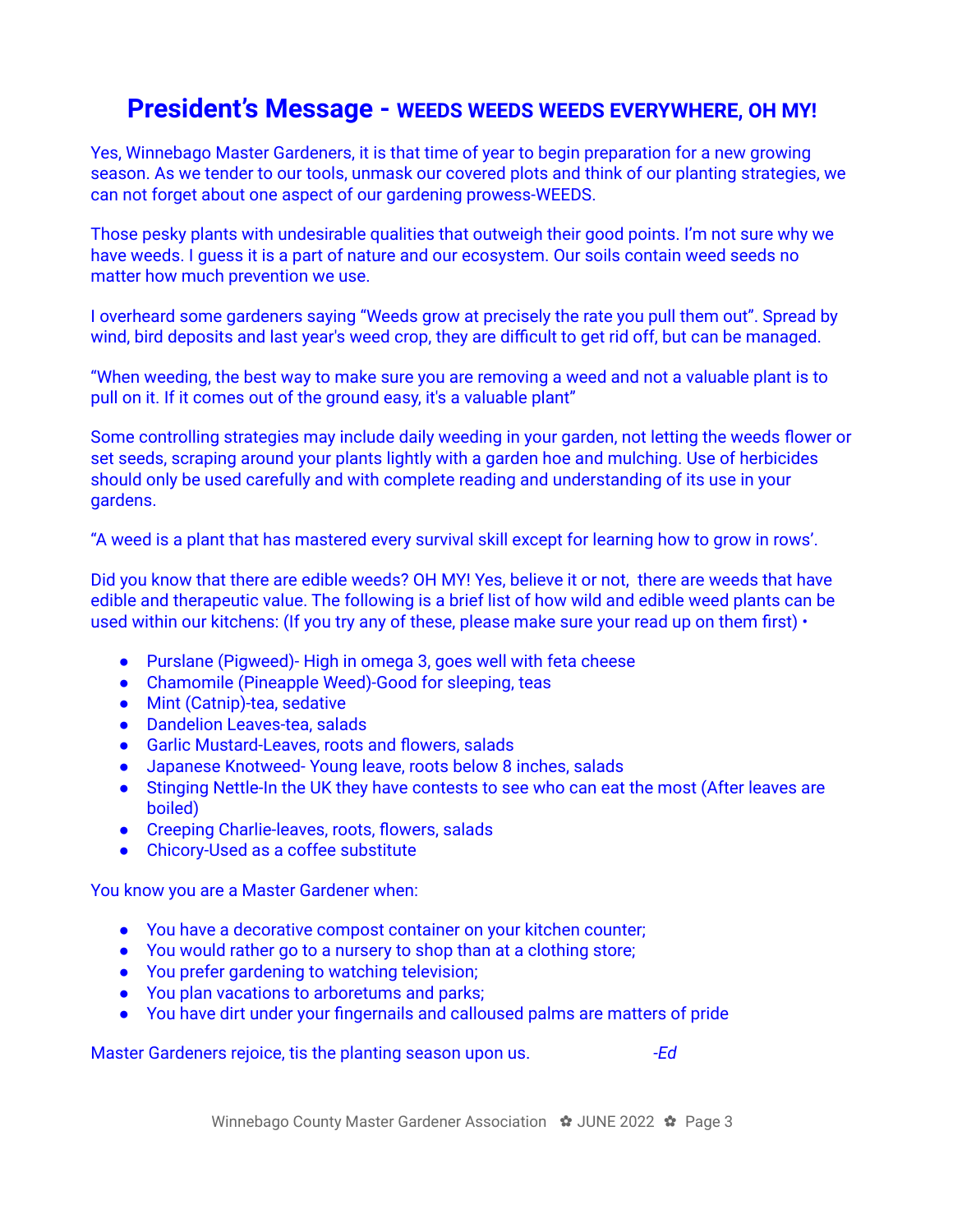### *Park View Gardens*

#### *by Jane Kuhn*

*Our Master Gardeners at Park View are looking for others who may be interested in joining our gardening group.Besides creating and carrying for the gardens (cutting flowers, herbs, vegetables, natives, straw bale gardens, vertical garden, etc.), we make bouquets for the residents when they visit on Tuesdays. Our usual time at the garden is from 12:00 noon to 3:00, starting with some general cleanup and then welcoming the residents. If interested, contact Donna Kudlas dfkudlas4@yahoo.com or Jane Kuhn jek3993@gmail.com.*

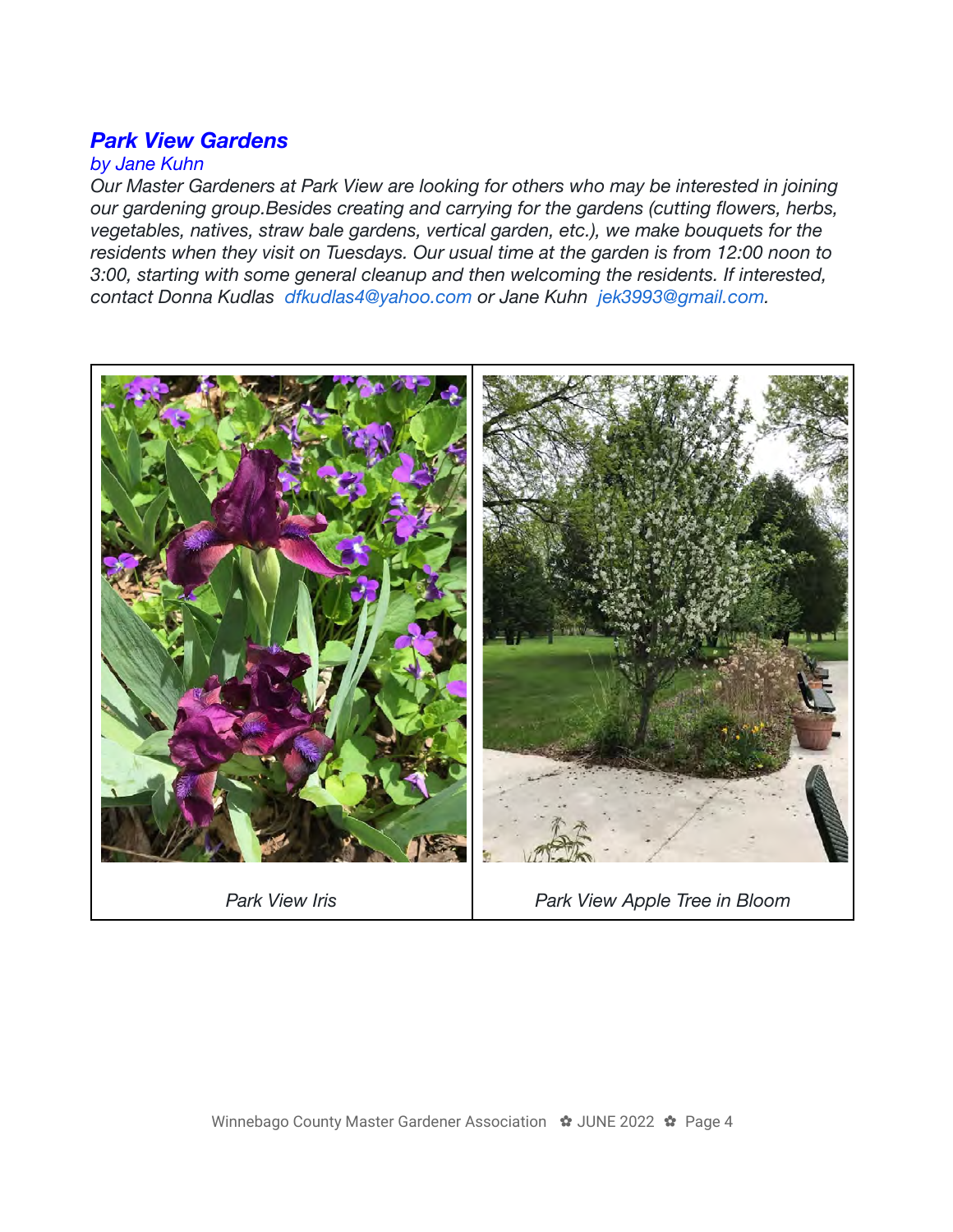# **Answer to What am I?**

*By Jane Kuhn*



I am an iris. Family: Iridaceae. Genus: Iris. Common names: bearded iris, German iris, iris germanica, common flag. Iris is a genus of 260 species of flowering plants with showy flowers. It takes its name from the Greek word for rainbow, referring to the wide variety of flower colors. It should be of no surprise that the kings of France selected the bearded iris as their emblem, the fleur-de-lis

Resources: USDA Plants Database and associated links.

# **Continuing Education Opportunities**

*By Linda Werner*

#### **Invasive Plant Management Workshop**,

- June 11, 9 a.m.-5 p.m.
- Retzer Nature Center, S14 W28167 Madison St., Waukesha
- Hosted by the Southeastern Wisconsin Invasive Species Consortium and presented by Dr. James Reinartz
- \$60
- Limited class size. Registration opens May 9 at: [https://sewisc.org/invasives/plant-management-workshop?utm\\_source=newsletter\\_25&ut](https://sewisc.org/invasives/plant-management-workshop?utm_source=newsletter_25&utm_medium=email&utm_campaign=sewisc-quarterly-newsletter-spring-2022) [m\\_medium=email&utm\\_campaign=sewisc-quarterly-newsletter-spring-2022](https://sewisc.org/invasives/plant-management-workshop?utm_source=newsletter_25&utm_medium=email&utm_campaign=sewisc-quarterly-newsletter-spring-2022)

#### **Southeast Wisconsin Invasive Species Consortium Fall Invasive Plant Management Workshop**

- Saturday, September 10, 9 a.m.-5 p.m., UW-Milwaukee Field Station
- Led by Dr. James Reinartz, Director Emeritus of the Field Station.
- Cost \$60. Limited enrollment. Register at:
- https://sewisc.org/invasives/plant-management-workshop/2022-sewisc-fall-invasive-plantmanagement-workshop

#### **UW Arboretum Native Gardening Conference--Nature by Design: Gardening for a Sustainable Future**

● Sunday, September 18, 8:45 a.m.-4:30 p.m.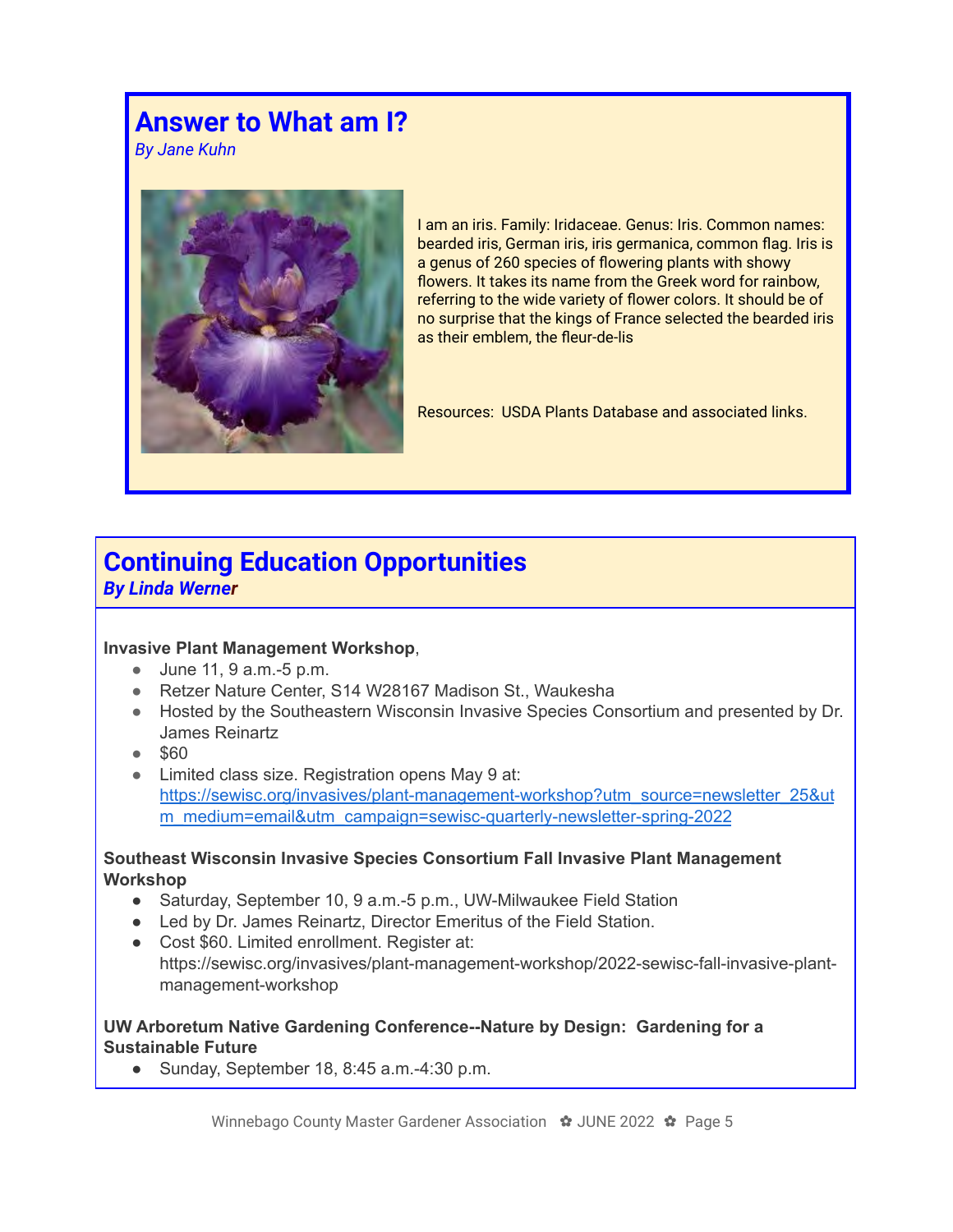- Arboretum
- Cost \$65 through June 30, \$70 starting July 1
- Register at: <https://arboretum.wisc.edu/learn/adult-education/native-gardening-conference/>

**Supporting Native Bees**, Wednesday, June 15, 7 p.m. Free, but registration required at: [https://us06web.zoom.us/webinar/register/WN\\_qZaBSGviTBmaCyFojC5cxQ](https://us06web.zoom.us/webinar/register/WN_qZaBSGviTBmaCyFojC5cxQ)

**Maintaining Your Landscape With Pollinators in Mind,** Wednesday, June 22, 6:30 p.m. Free, but registration required at:

[https://us06web.zoom.us/webinar/register/WN\\_FIidbJekQ0mVKE2u59l7HA](https://us06web.zoom.us/webinar/register/WN_FIidbJekQ0mVKE2u59l7HA)

#### WINNEBAGO COUNTY MASTER GARDENER ASSOCIATION TUESDAY, May 10, 2022, 6:00 p.m. **MEMBERSHIP MEETING MINUTES**

Ed Dombrowski called the meeting to order at 6 p.m.

**1. APPROVAL OF AGENDA**

Ed added an activity "plant pursuit." The agenda was approved with the one addition.

#### **2. EDUCATIONAL PRESENTATION: 1 HOUR APPROVED**

The educational presentation was: Invasive Species presented by Kelly Kearns, former Invasive Plant coordinator for Wisconsin DNR.

#### **3. CONSENT AGENDA**

a. Secretaries Report J. Reed Minutes were posted in the newsletter. There was a minor change relating to Valerie Stabenow's volunteer work in Winneconne. Jean will talk to Anne to find out how the revision gets posted.

b. Treasurer's Report D. Butch, K. Procknow Deb Butch reported as of April 30, 2022, checking balance was \$4,060.07, cash on hand was \$100 and the money market account was \$25,083.42.

- c. Committee Reports
- Education Committee **V. Stabenow** V. Stabenow

The WIMGA Weedless program was locked out due to size constraints on the ZOOM meeting. WIMGA free webinars:

Best Practices for Watering Yards and Gardens from Lisa Johnson was today.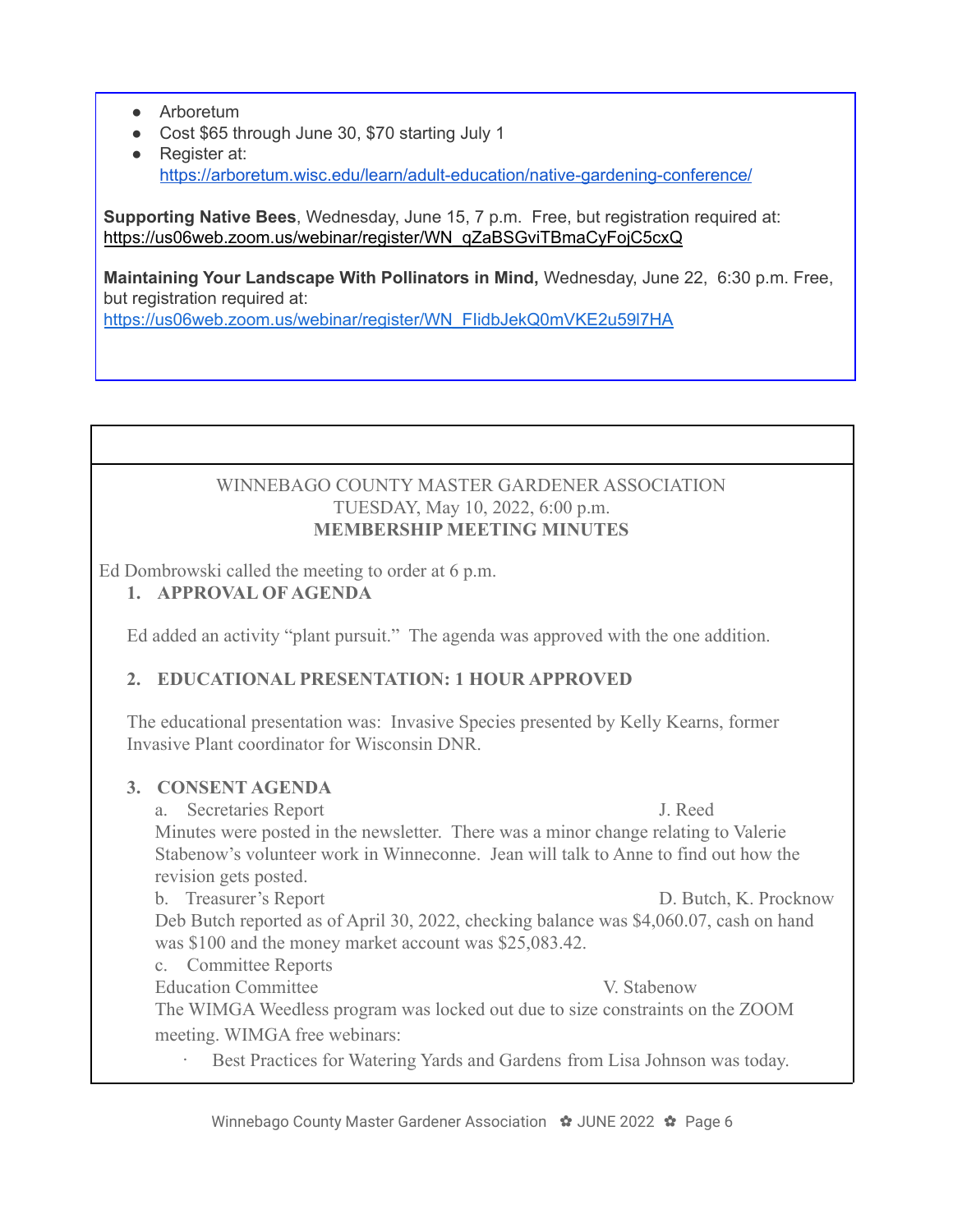Valerie learned no rain barrel water should be used in vegetable gardens.

- Strategies for Identifying and Managing Insect Pests, May 18 at noon
- Strategies for Identifying and Managing Plant Diseases, May 31 at noon

d. Volunteer Opportunities (Formerly projects) D. Butch, K. Procknow Volunteer opportunities have been posted in the newsletter. Kathy asked if anyone has any new opportunities to share. Festival of Spring at the Paine needs help in set up on Friday, May 20. Contact Anika Holland to volunteer. Kathy stated we will update the chart monthly with new information and will be it will be shared in the newsletter. Oshkosh Humane Society has a new director and they are waiting for them to get back to us.

e. Extension Update V. Stabenow

Two people involved were Jay Dampier, Chris Viau. Mike Maddox is leaving. His last day is May 20, next week. Chris Viau is still working on job description for Winnebago Horticulture Advisor. Cost of training to become a new master gardener is \$299 plus Onboarding class cost is \$100.

f. WIMGA Report K. Procknow

Kathy has a ZOOM meeting tomorrow with the eastern district of WIMGA. She will share information in the newsletter. WIMGA newsletter just came out for May. Kathy has a meeting on June 2 with WIMGA.

Plant Pursuit Exercise

#### **4. OLD BUSINESS**

a. Dissolution Plan L. Werner, V. Stabenow Valerie read the second reading of the dissolution clause which will appear in our by-laws. It was added to help protect our assets. Debby Voyles moved the clause be added to the by-laws, Mary Shepherd seconded. The motion carried.

b. Transfer Money Market Funds to Community Fund K. Procknow/D. Butch Current fund is \$25,083.42. Since our dissolution plan states the money will go to the Oshkosh Foundation, they will set up a minimum 4% fund. \$23,000 will create a fund in perpetuity. Valerie talked to the Scholarship coordinator she said they are earning 7-8% per year and we will be able to give a \$1,000 scholarship per year. Allen S. asked if we will be able to donate extra monies to the fund. Valerie answered, yes, we can donate extra monies. Deby Voyles stated that this would help eliminate any burden on the board and make it less cumbersome for managing the funds. Linda Baeten asked if we are allowed to fundraise. Valerie answered, yes, we are allowed to fundraise. We can also apply for grants. As long as we stay members of WIMGA, we can apply for grants.

Discussion followed regarding needs for monies: Who is going to pay for plants at projects? Organizations are now responsible for funding their own plants. Do we have an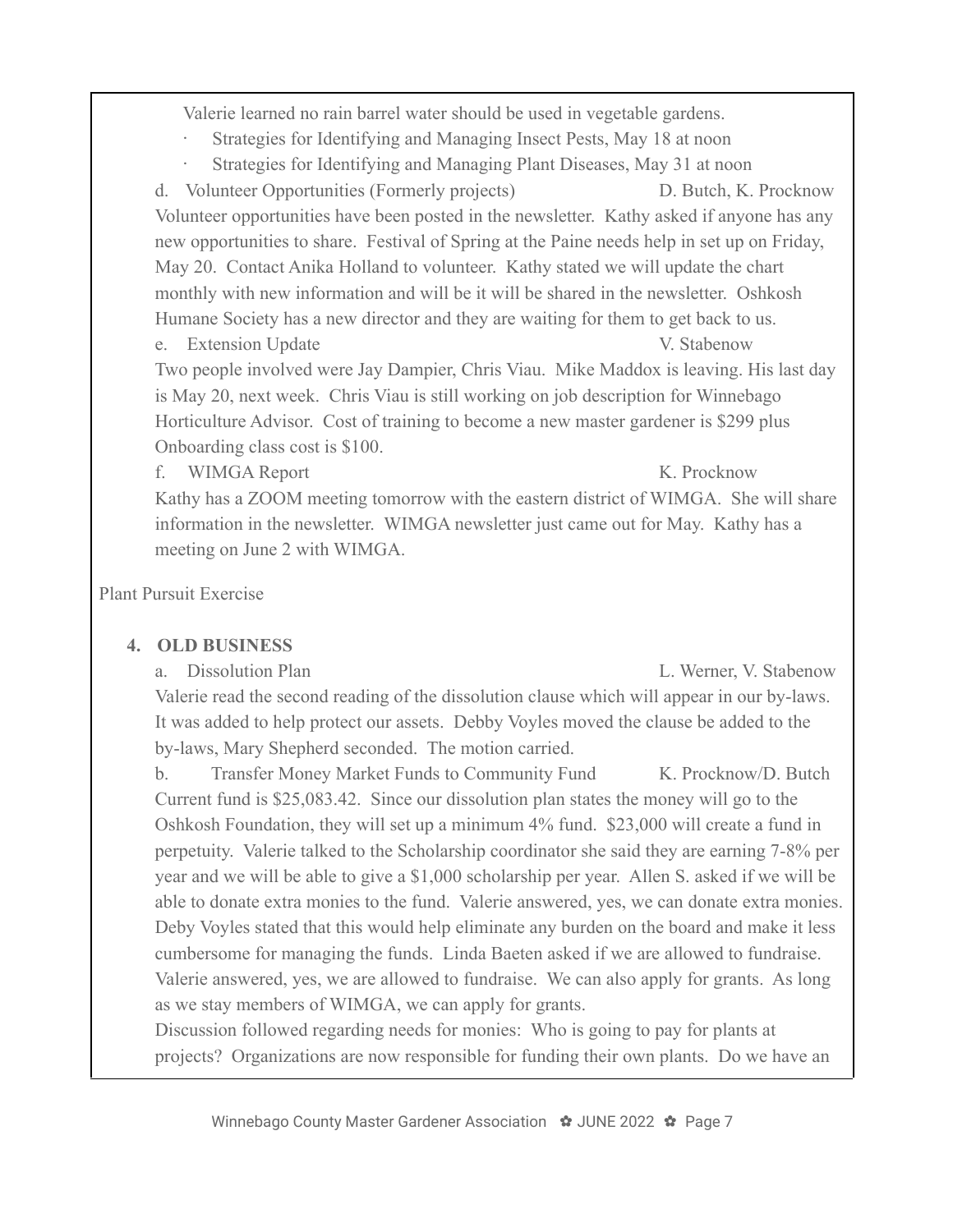operating budget? Deby Voyles stated liability expenses, printing expenses. We used to have a \$15,000 annual budget. But since the pandemic, we have really reduced our expenses. Deb Butch stated we do have the ability to fundraise or charge admissions. Valerie S. said we do have the ability to be self-sustaining.

A straw vote was taken to move the \$25,000 to the Oshkosh Community Foundation. The straw vote passed unanimously.

c. Reinstate Specific By-laws V. Stabenow

Ed stated that at the last meeting we suspended the by-laws but we need to reinstate some to make us legal with the non-stock corporation papers. Valerie went through section by section what should and should not be suspended. Section I and II keep; suspend III A,B,C,D; suspend IV a; V Need to keep in the Board of Directors as long as we are a "non-stock corporation"; VI 1, 2, 3, suspend; VI keep 4,5 (need to keep minutes); VI 6 suspend; VI 7,8,9,10 keep; keep VII and VIII 1,2,3,4,5,6; suspend VIII 7; suspend IX; suspend X; suspend XI; suspend XII. Dissolution clause will be section XIII and we will keep.

d. Membership Booklet K. Procknow

Ed presented that we will not print the membership booklet. We just want to print a sheet of paper with your contact information on it. If you do not want your contact information added to the sheet, please let Kathy know and only you name will be included.

#### **5. NEW BUSINESS**

- a. 2022 Worm Castings S. Egner
	-

678 lbs. of worm castings was sold. Sue ordered 650 lbs. They shorted us by 100 lbs. so Sue had to go back and get more. Apparently, they said they eye-balled it.

b. Membership Sustainability E. Dombrowski Membership sustainability is about sustaining our organization. We need your help. Don't be afraid to ask questions.

c. Leadership Round Table

Linda Werner talked about forming a round table about how to continue with our leadership. Linda was asking for volunteers. We need more people than just board members.

#### **6. ADJOURN**

At 8:05 p.m., Bob Potter moved we adjourn, Valerie Stabenow seconded . Motion passed.

Next Board Meeting: June 7, 2022 Coughlin Center

Next Business/Membership meeting: September 13, 2022 Coughlin Center

Winnebago County Master Gardener Association ✿ JUNE 2022 ✿ Page 8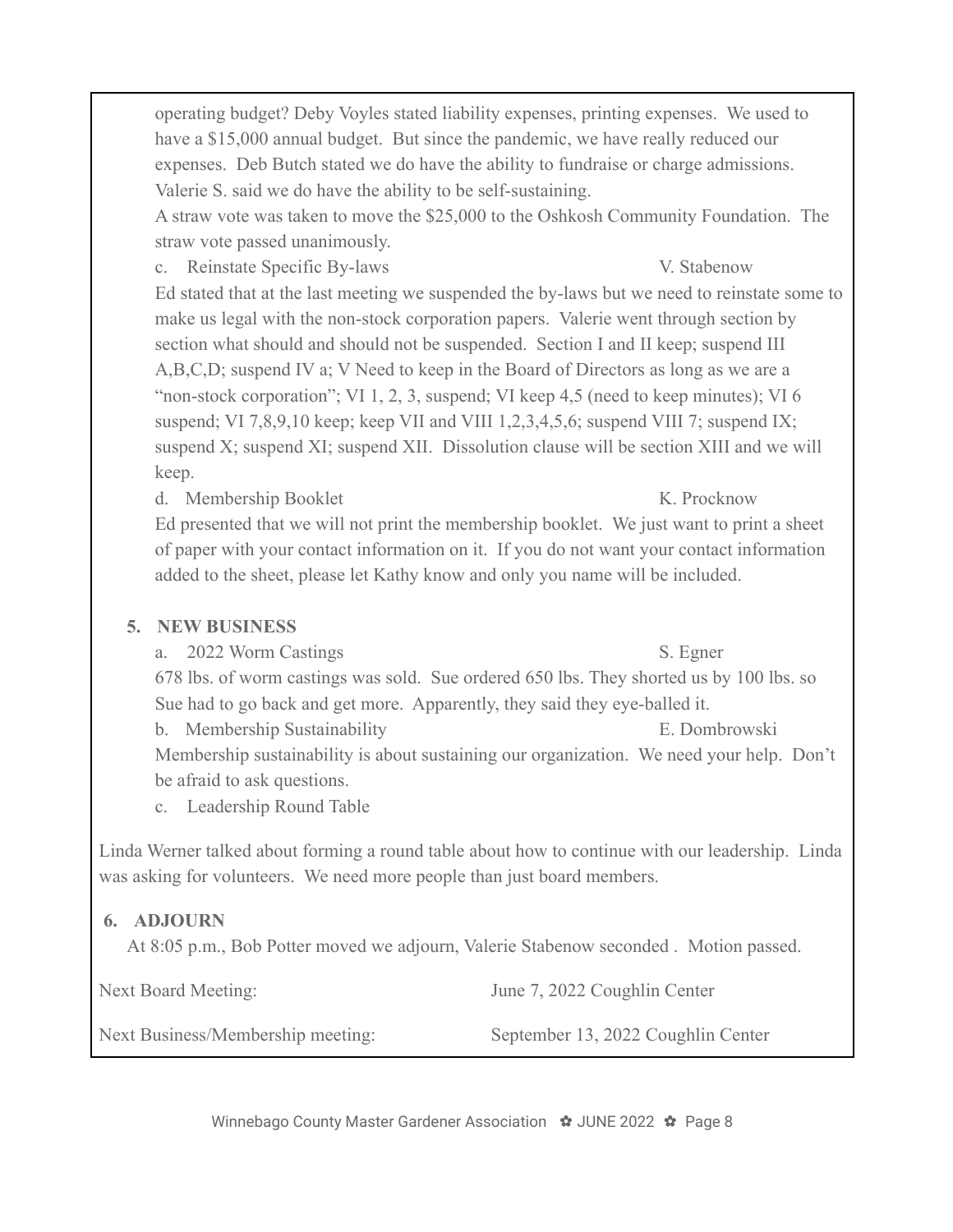## **Please be aware of these Program Changes:**

If you have problems accessing Canvas or with your Net ID, or if you have questions, please contact Valerie Stabenow, 920.582.4292 or email her at [hlub34a@att.net](mailto:hlub34a@att.net)

Announcements

2022 Onboarding-lite is now available in our Canvas Classroom!

Due to significant updates to the program, you are required to complete 2022 Onboarding-lite before you start volunteering.

It will be a requirement of the terms and conditions in 2022. You will acknowledge acceptance of these when you log into the Online Reporting System (open mid-January, 2022).

You can claim 5 hours of continuing education. We estimate that it may take you less time than this.

You can now access the 2022 Onboarding Lite in our Canvas Classroom (netID required).

Once logged in, scroll down and look for the six Onboarding-Lite modules.

Start Here! [2022 Onboarding-Lite: Part 1]

Overview of Master Gardener Program [2022 Onboarding-Lite: Part 2]

 $\leq$  Digging Deeper into the Master Gardener Program [2022 Onboarding-Lite: Part 3]

What Counts [2022 Onboarding-Lite: Part 4]

What is the Online Reporting System? [2022 Onboarding-Lite: Part 5]

⚖️ Legal Stuff [2022 Onboarding-Lite: Part 6]

After you complete these modules you will be able to view the last section. You Did It! [2022 Onboarding-Lite: Conclusion]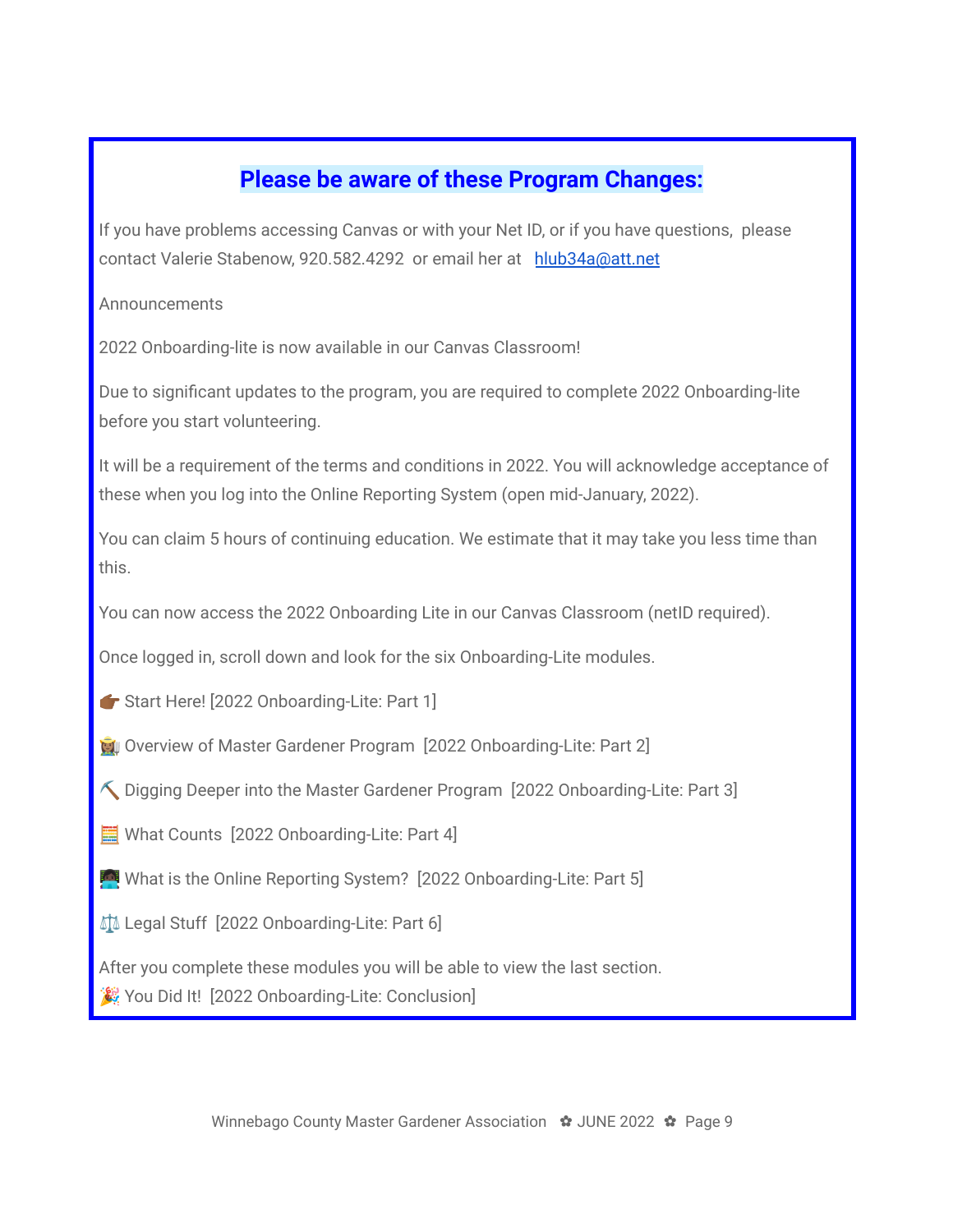| Master Gardener Volunteer Opportunities ** (as of 4/22/2022)                                                                                                                                                                                                                                                                                                                                    |                         |  |  |  |  |
|-------------------------------------------------------------------------------------------------------------------------------------------------------------------------------------------------------------------------------------------------------------------------------------------------------------------------------------------------------------------------------------------------|-------------------------|--|--|--|--|
| <b>Organization</b>                                                                                                                                                                                                                                                                                                                                                                             | <b>WCMGA Liaison(s)</b> |  |  |  |  |
| <b>Carter Memorial Library</b><br>405 East Huron Street, Omro, WI 54963-1045<br><b>Volunteer Information:</b><br>https://omrolibrary.org/aboutus/friends<br>920-685-7016<br>omplstaff@omrolibrary.org<br>Volunteer application:<br>https://omrolibrary.org/sites/default/files/inline-files/Volunteer%20Ap<br>plication.pdf<br>Liability protection: Waiver of liability in application process | Jenny Breining          |  |  |  |  |
| <b>Miravida Living</b><br>225 N. Eagle St., Oshkosh, WI 54902<br><b>Volunteer Information:</b><br>https://www.miravidaliving.com/volunteer/<br>Volunteer application: https://hipaa.jotform.com/220336497425155<br>Volunteer training sessions<br>Liability protection: Organization's insurance coverage                                                                                       | Jane Kuhn               |  |  |  |  |
| <b>Neenah Historical Society-Octagon House</b><br>343 Smith Street, Neenah, WI 54956<br><b>Volunteer Information:</b><br>http://www.neenahhistoricalsociety.com/<br>(920) 729-0244<br>Neenahhistoricalsociety@gmail.com<br>Liability protection: Organization's insurance coverage<br>Background check performed by Neenah Historical Society                                                   | Jerry Robak             |  |  |  |  |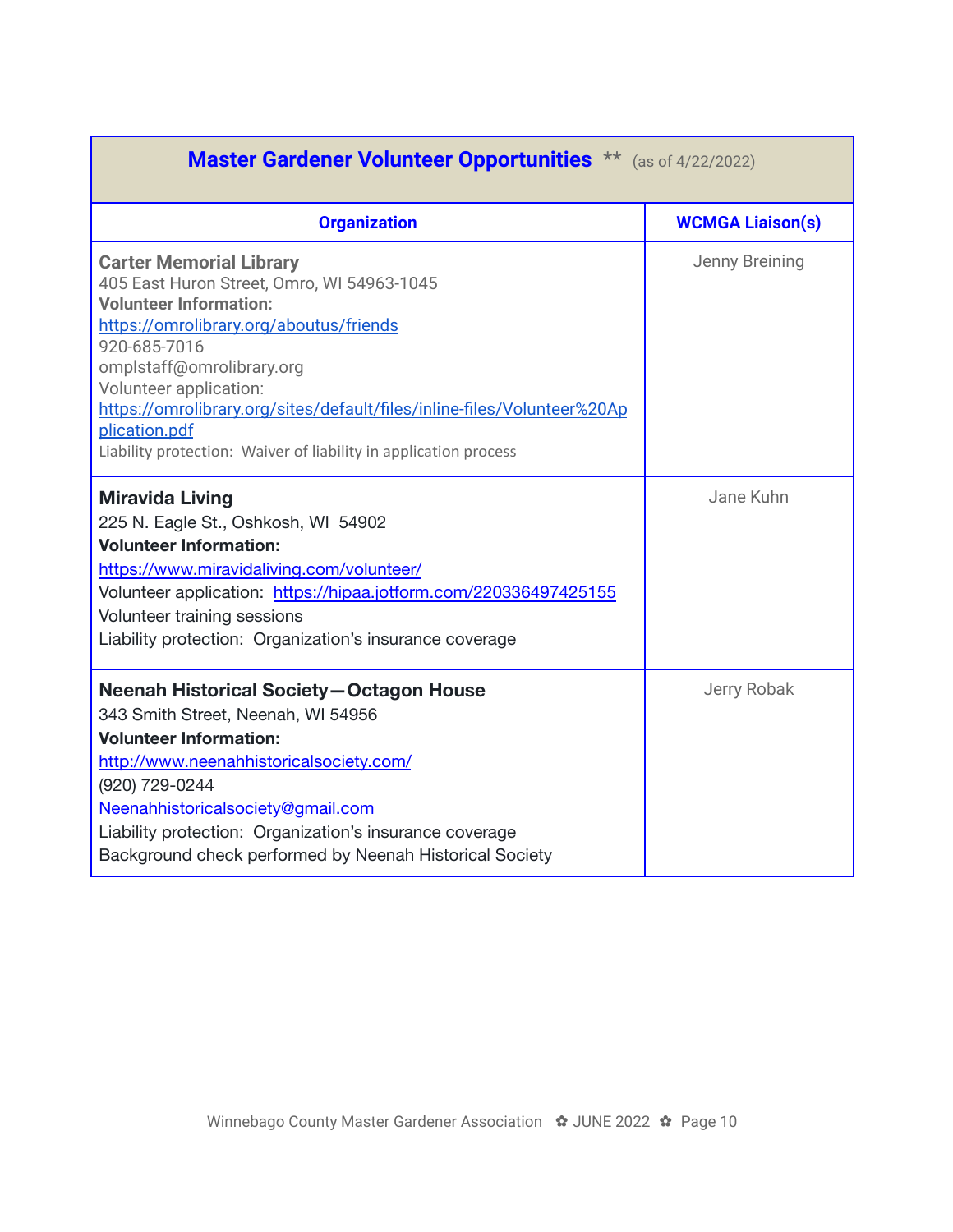| <b>Neenah Public Library</b>                                                                                                                                                                                                                                                                                                                                                                                                                                                                                                                                                                                              | <b>Sue Forbes</b>                          |
|---------------------------------------------------------------------------------------------------------------------------------------------------------------------------------------------------------------------------------------------------------------------------------------------------------------------------------------------------------------------------------------------------------------------------------------------------------------------------------------------------------------------------------------------------------------------------------------------------------------------------|--------------------------------------------|
| 240 E. Wisconsin Avenue, Neenah, WI 54956<br><b>Volunteer Information:</b><br>https://neenahlibrary.org/volunteer<br>920-886-6315<br>library@neenahlibrary.org<br>Volunteer policy:<br>https://neenahlibrary.org/sites/default/files/inline-files/Neenah%20Pub<br>lic%20Library%20Volunteer%20Program%20Policy.pdf<br>Volunteer application:<br>https://neenahlibrary.org/sites/default/files/inline-files/NPL%20Volunte<br>er%20Application%20Website.pdf<br>Background check performed by Neenah Public Library<br>Volunteer orientation-30 minutes<br>Liability protection: Waiver of liability in application process | <b>Bette Hoytink</b>                       |
| <b>Oshkosh Area Humane Society</b><br>1925 Shelter Court, Oshkosh, WI 54901<br><b>Volunteer Information:</b><br>https://www.oahs.org/volunteer.html<br>Volunteer coordinator: Sarah, sarah@oahs.org<br>Liability protection: to follow                                                                                                                                                                                                                                                                                                                                                                                    |                                            |
| <b>Paine Art Center and Gardens</b><br>1410 Algoma Blvd, Oshkosh, WI 54901<br><b>Volunteer Information:</b><br>Volunteer contact: Annika Holland, aholland@thepaine.org,<br>920-235-6903<br>https://www.thepaine.org/support/volunteer/<br><b>Volunteer application:</b><br>https://www.thepaine.org/wp-content/uploads/2019/12/Volunteer-App<br>lication-2020.pdf<br>Volunteer handbook available<br>Background check performed by The Paine<br>Liability protection: Organization's insurance coverage                                                                                                                  | <b>Ginny Slattery</b><br><b>Kathy Gore</b> |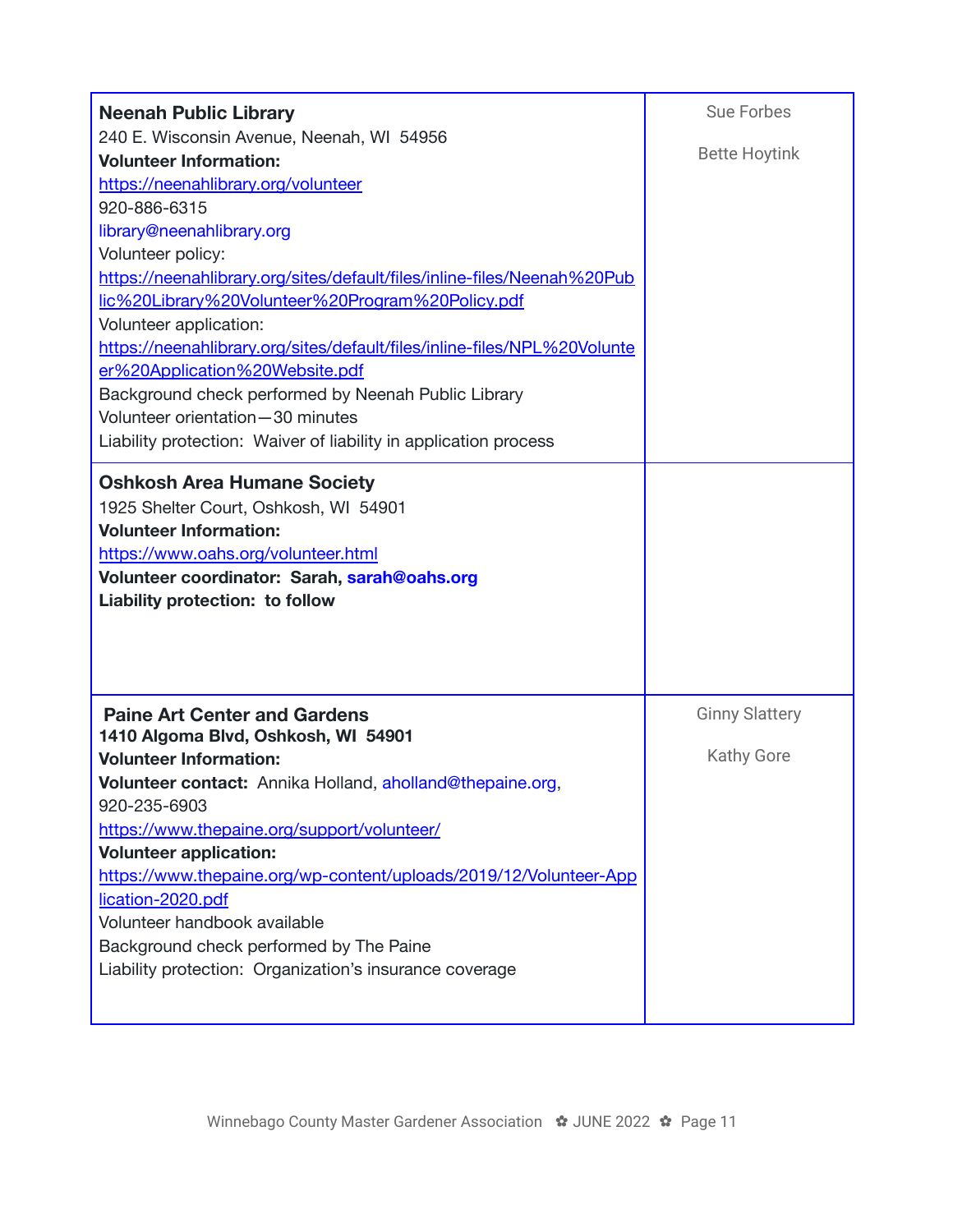| <b>St. Raphael the Archangel Catholic Church</b><br>830 S Westhaven Drive, Oshkosh, WI 54904<br><b>Volunteer Information:</b><br><b>Contact Cindy Meszaros</b><br>Liability protection: Organization's insurance coverage                                                                                             | <b>Cindy Meszaros</b>            |
|-----------------------------------------------------------------------------------------------------------------------------------------------------------------------------------------------------------------------------------------------------------------------------------------------------------------------|----------------------------------|
| <b>Winnebago County Historical &amp; Archeological</b><br><b>Society-Morgan House</b><br>234 Church Avenue, Oshkosh, WI 54901<br><b>Volunteer Information:</b><br>WinnebagoHistoricalSociety@gmail.com<br>920-267-8007<br>Liability protection: Liability protection is not provided                                  | Kathy Schultz                    |
| Winnebago County-Department of Facilities and Property<br><b>Management (Coughlin Rain Garden)</b><br>625 E. County Rd Y, Suite 600, Oshkosh, WI 54901<br><b>Volunteer Information:</b><br>No volunteer process<br>Liability protection: Organization's insurance coverage                                            | Jill Dombrowski<br>Ed Dombrowski |
| <b>Winnebago County Master Gardener Association</b><br>625 E. County Rd Y, Suite 600, Oshkosh, WI 54901<br><b>Volunteer Information:</b><br>Liability protection: Organization's insurance coverage                                                                                                                   | Deb Butch<br>Kathy Procknow      |
| Winnebago County-Park View Health Center (Health<br><b>Center gardens and Park View Prairie Garden)</b><br>725 Butler Rd, Oshkosh, WI 54956<br><b>Volunteer Information:</b><br>Volunteer contact: Tim Laurin, tlaurin@co.winnebago.wi.us,<br>920-237-6931<br>Liability protection: Organization's insurance coverage | Donna Kudlas<br>Jane Kuhn        |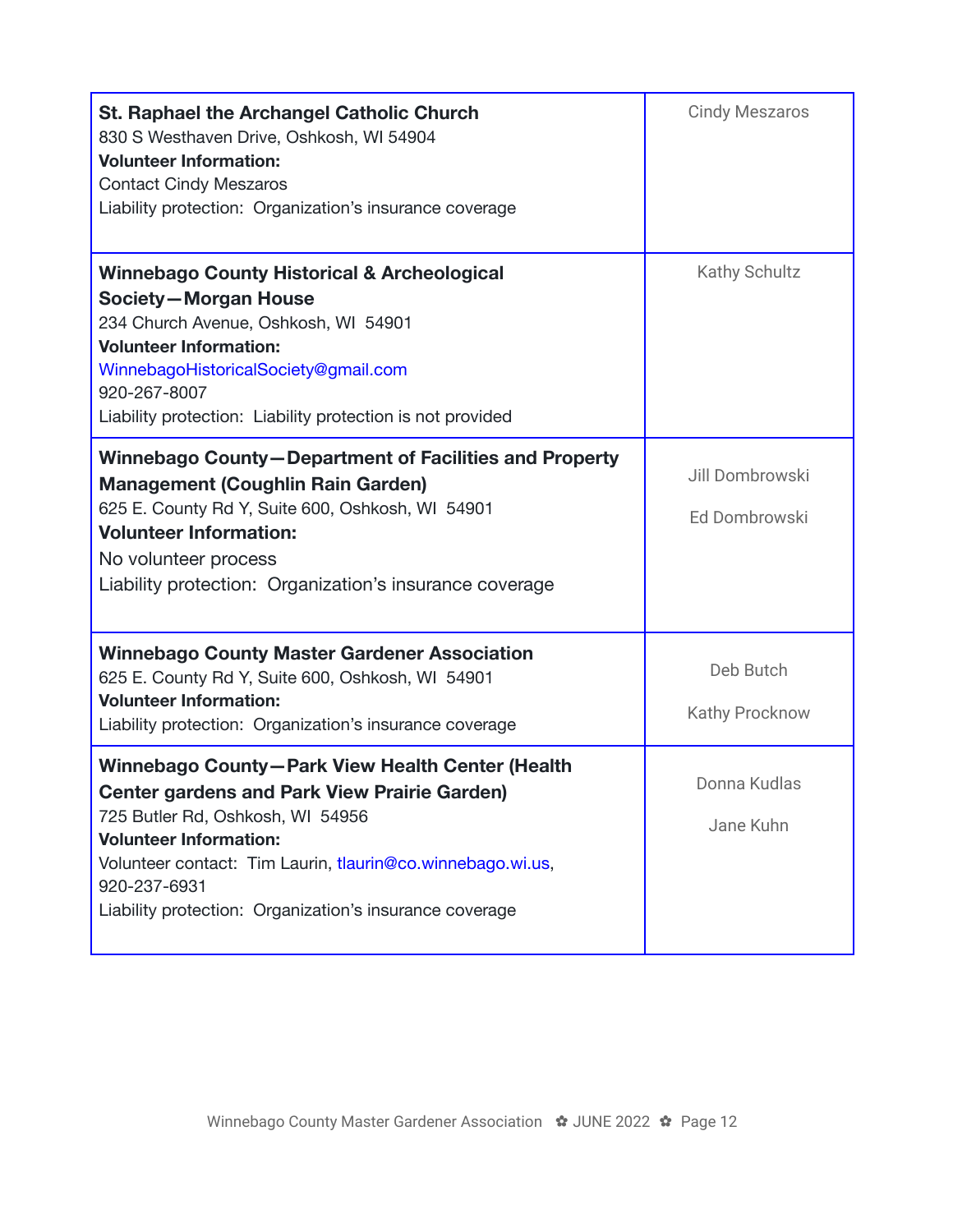| YMCA of the Fox Cities - Neenah-Menasha YMCA **NEW**<br>110 W. North Water Street, Neenah, WI 54956 |                               |  |
|-----------------------------------------------------------------------------------------------------|-------------------------------|--|
| <b>Volunteer Information:</b>                                                                       | <b>OPFN</b>                   |  |
| https://www.ymcafoxcities.org/volunteer-opportunities                                               |                               |  |
| Volunteer application:                                                                              |                               |  |
| https://www.ymcafoxcities.org/sites/ymcafoxcities/files/2021-02/Volun                               |                               |  |
| teerApplicationForm2013.pdf                                                                         | For more information:         |  |
| Liability protection: Organization's insurance coverage                                             |                               |  |
| YMCA contact: Kate Yates, Active Older Adult Program Director,                                      | <b>Contact Kathy Procknow</b> |  |
| 920-886-2105                                                                                        |                               |  |

#### **Carter Memorial Library in Omro - New Opportunities!**

Julie Stobbe (library director) is very interested in maintaining their gardens, and appreciates any help the WCMG can provide.

In addition to the regular weeding/watering maintenance, Julie would like assistance in adding mulch to the gardens.

Also, some very large trees were removed from the property in the late fall. As a result, there are some gaps in the garden where some large, beautiful, hostas used to live. Plus, now this area will be sunny. Help with design of this area is welcome.

Both of these special projects could use some attention from an experienced MG that may want to only spend a limited time in Omro.

Please contact Jenny Breining for more information and if you are able to help.